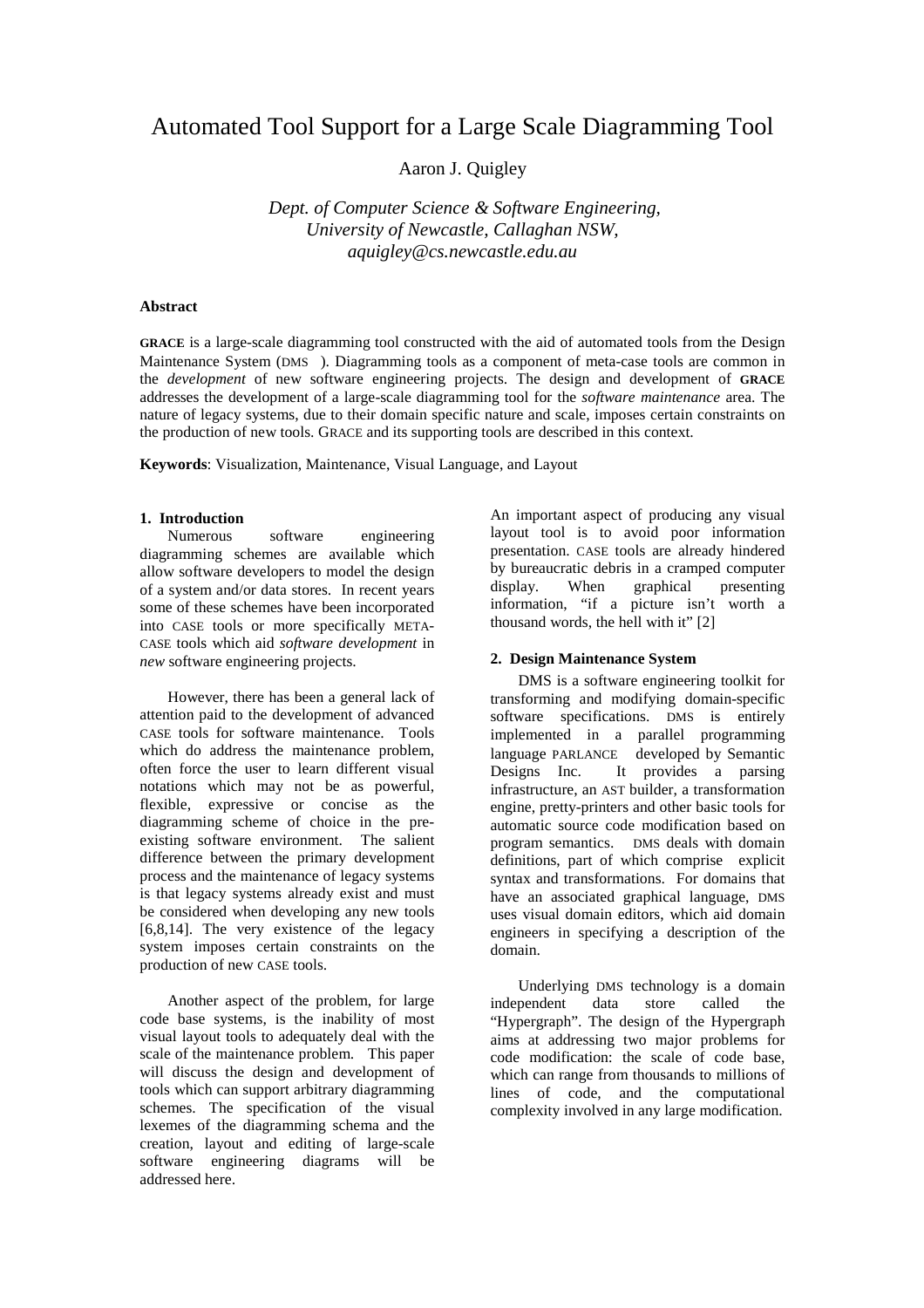Another key facet of DMS technology is the use of code generation in the production of other software engineering tools, either for use by DMS developers or external developers.

Specifically, this paper presents work which was designed around and built using such code generating tools [1].

#### **3. Graphical Lexeme Editor (GLE)**

Visual diagramming languages such as UML, Entity Relationship diagrams, State Charts and Data Flow Diagrams are used to specify the design and aid in the development of software engineering projects. These<br>languages are specific to software languages are specific to development; however, there are numerous other domain specific visual languages (DSVL) for the specification of designs such as circuit diagrams, SADT and PERT. These domain specific languages allow for more concise and easier to maintain visual descriptions, along with being easier to reason about due to the more specific nature of the language [10,12].

These DSVLs all contain visual lexicons. This visual lexicon is a dictionary, or the vocabulary, of that language and the minimal lexical unit of each language is a lexeme; examples are shown in Figure 1.





Specifying the visual make-up and visual constraints for each lexeme in a given language is the purpose of the Graphical Lexeme Editor (GLE). This tool, constructed as a part of DMS allows domain engineers to interactively specify, using some basic drawing primitives, the visual representation, visual usage constraints and connectivity of a lexeme. Once a lexeme is fully specified then it is added to the lexicon for this graphical language which in turn is a component of the domain description.

GLE is visually similar to many drawing packages but it provides more than just graphical editing. Each graphical primitive has a set of associated properties, which the user can change after the primitive has been placed. These include position, colors, filling, line thickness and a partial ordering of the graphical primitives, if one exists.

These operations mean that a variety of visual shapes can be created, which allows most of the lexemes of a visual language to be specified. An example of some UML lexemes being specified in GLE is shown in figure 2.



**Figure 2: UML Lexemes edited in GLE**

These lexemes have more than just a visual layout associated with them. Once the lexeme is visually specified, then certain usage, or layout constraints, can be applied. These constraints control, for example whether a lexeme can be scaled when drawn. Similarly, some lexemes can be rotated, usually in any rotation or just fixed set of rotations. An example circuit diagram shown in figure 3, was created using lexemes designed by GLE, This consists of the visual representations of AND, OR, EXOR and NOR gates. Conventional circuit layouts only use these lexemes in a  $0^\circ$ , 90 $^{\circ}$ , 180 $^{\circ}$ , or 270 $^{\circ}$  position; if the designer of the visual lexicon wants to model this in the lexeme specification, then the rotation constraint must be applied. The lines which connect lexemes together are also lexemes, and as such must be specified and added to the visual lexicon for the language being specified. These lines also have usage constraints

Finally, for lexeme specification, some connectivity rules must be applied. Ports are logical items that can be associated with a section of a graphical primitive [13]. In certain visual languages there are some basic rules for what is allowed when connecting, e.g. in circuit logic the output gates cannot be directly wired together.

#### **4. GRAph Creator Editor (GRACE)**

The graph creator is part of the DMS toolkit. This editor provides facilities for the creation and editing of visual descriptions based on a specific visual lexicon. Using these, domain and application engineers can specify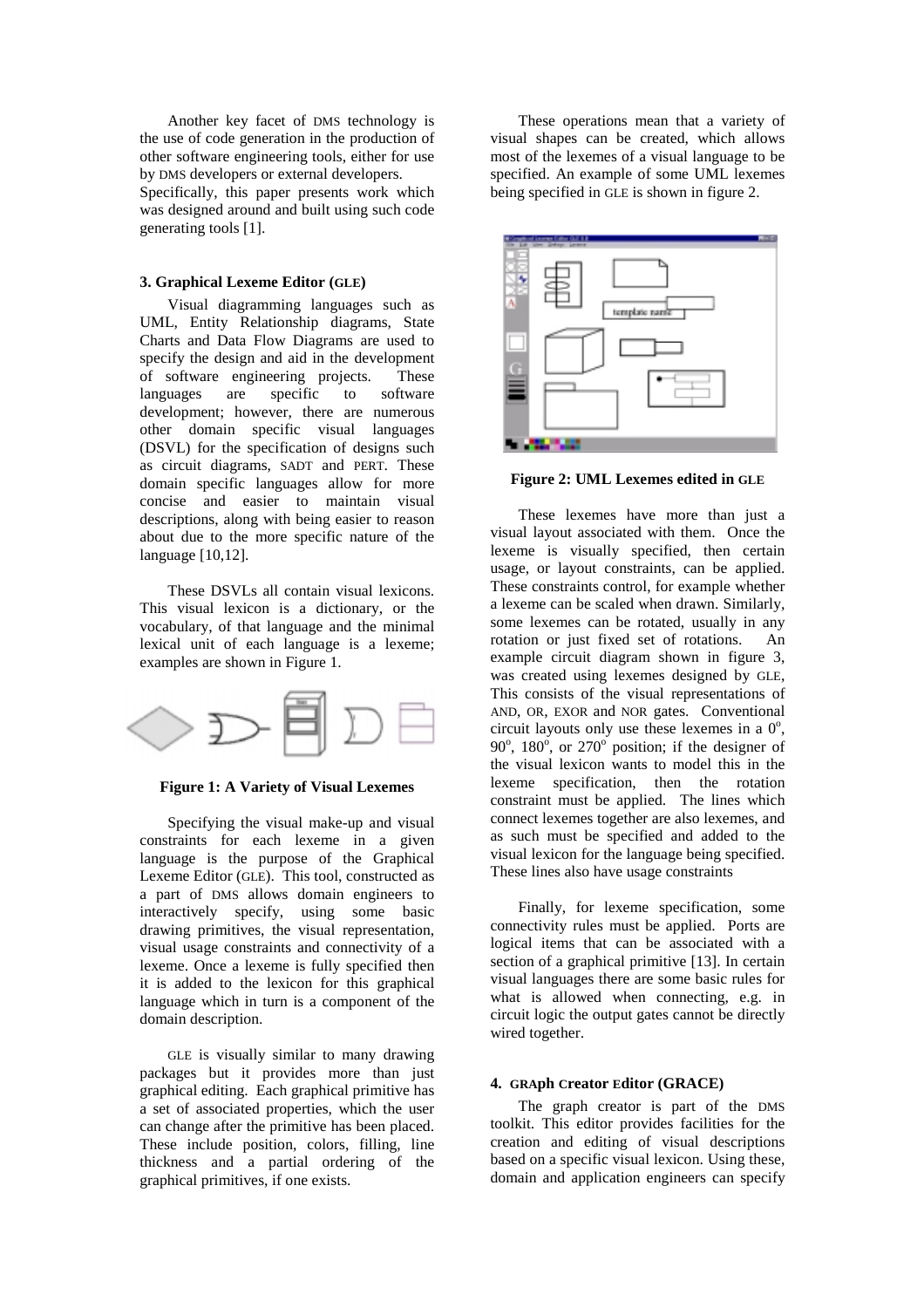information, in a domain specific graphical language. GRACE also comes with an API, which allows this visual information to be accessed by associated tools. These tools may mearly be interested in the logical information (i.e. syntax checker or logical search engines) but other tools may be concerned with the presentation of that information (i.e. layout engines or animation engines)

The primary principal is to maximize the information conveyed in the presentation [2]. Having layout engines access the presentation of the information either as a pre-processing step or interactively, helps avoid the visual soup some CASE tools sometimes suffer from.



**Figure 3: A circuit diagram and a** *representation* **of the underlying graph.**

Using GRACE to layout a lexeme based visualization produces an underlying graph containing all the information which describes the visualization. This graph is in the hypergraph repository which allows other tools in DMS to interact with the graph and to alter it in a consistent manner. As a result of using this format, domain specific tools, for example a visual syntax checker based on the domain description, can be accessed from GRACE. This allows a consistent and powerful visualization tool to be built for any domain.

An example of a layout produced using lexemes specified in GLE is shown in figure 3. The gates and arcs are lexemes from GLE and are shown as circles in the abstract representation and the ports of those lexemes are shown as squares. However, the abstract graph contains no information about layout of the visualization, this information comes from the domain description. With the aid of layout algorithms, GRACE can produce information layouts specific to the domain in question.

GRACE is for domain engineers who may use different DSVLs. Although the visual lexicons may differ, and certain VLs do not facilitate associated tools interacting with them, there is a common set of operations that GRACE needs to provide to all domian engineers.

Due to the nature of software maintenance, GRACE provides generic visual navigation techniques for large amounts of information, along with standard editing facilities such as cut, copy, and paste. Visual palettes for both the lexemes and the basic syntax components are also provided to allow organizations to customize sets of visual macros that are used throughout the organization's code base.

Visual languages have an associated syntax, which describes how the lexemes can be composed to form 'visual sentences'. If the domain engineer has generated a syntax checker for this VL, then it can be accessed from GRACE. This allows the entire visualization, or a sub section, to be interactively checked for syntactic correctness. The syntax of a VL contains connectivity rules, which are visually specified in GLE. GRACE can interactively check, report, and disallow, connections between lexemes, which invalidate rules of a specified VL.

#### **4. Implementation**

GLE provided a platform for much of the initial research into GRACE. Issues on the data repository and storage mechanisms along with future tool interoperability were faced in implementing GLE. Due to the nature of the scale of the visualization problem involved both GLE and the initial work on GRACEe were implemented in PARLANCE a SD parallel language.



**Figure 4: Architecture of GRACE.**